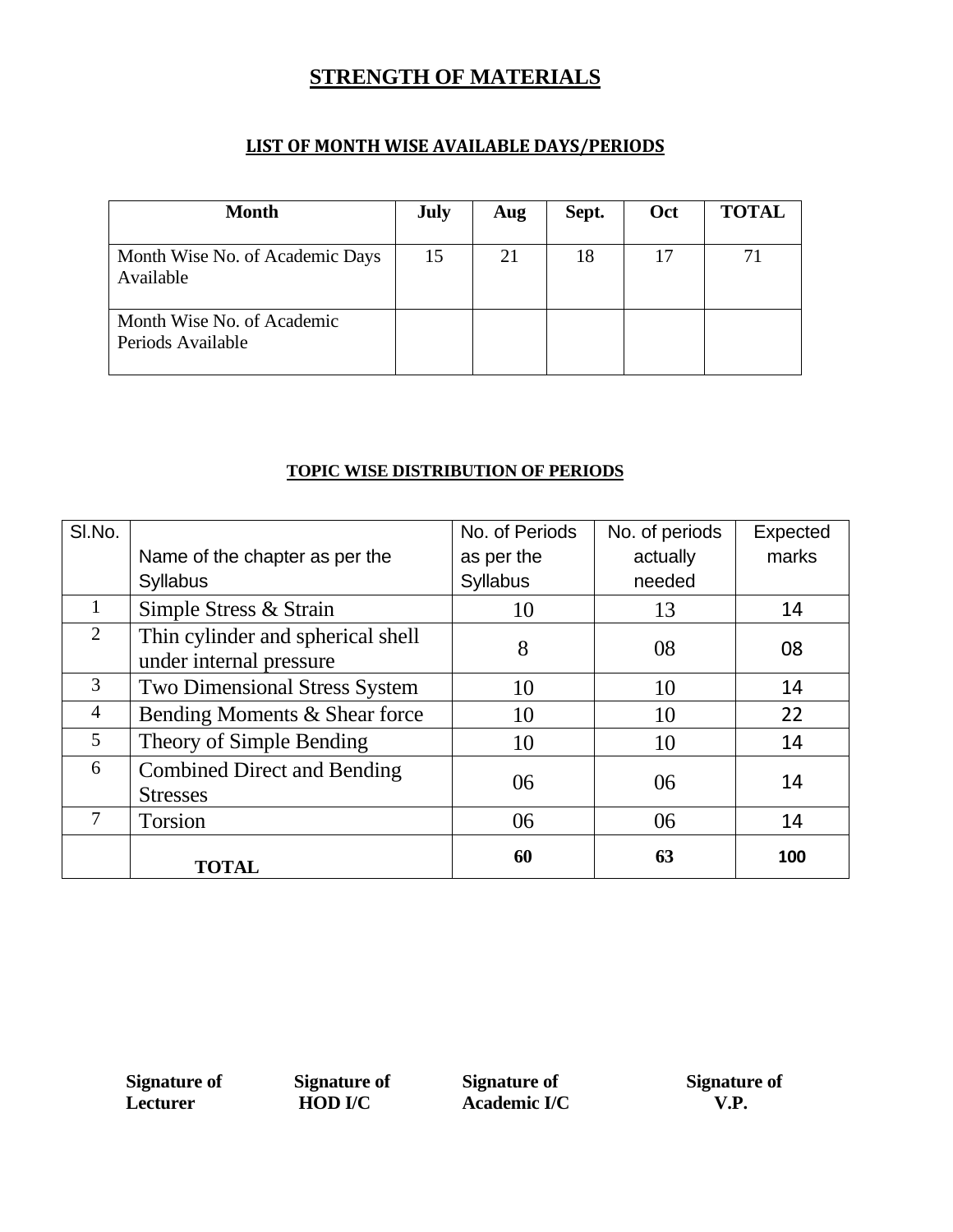### **Chapter 1.0 Simple Stress & Strain**

| <b>Article</b><br>No. | Name of the Article                                                                       | <b>Periods</b><br><b>Needed</b> | Lect. Sign<br>With<br><b>Date</b> | <b>Authenticity</b><br>duly verified<br>by H.O.D. | Sign.<br>Of V.P. |
|-----------------------|-------------------------------------------------------------------------------------------|---------------------------------|-----------------------------------|---------------------------------------------------|------------------|
|                       | introduction                                                                              | 01                              |                                   |                                                   |                  |
|                       | Types of load, stresses & strains, (Axial<br>and tangential) Hooke's law,                 | 01                              |                                   |                                                   |                  |
| 1.1                   | Young's modulus, bulk modulus,<br>modulus of rigidity, Poisson's ratio                    | 01                              |                                   |                                                   |                  |
|                       | derive the relation between three elastic<br>constants                                    | 01                              |                                   |                                                   |                  |
|                       | Principle of super position, stresses in<br>composite section                             | 01                              |                                   |                                                   |                  |
| 1.2                   | Problems                                                                                  | 01                              |                                   |                                                   |                  |
|                       | Problems                                                                                  | 01                              |                                   |                                                   |                  |
| 1.3                   | Temperature stress, determine the<br>temperature stress in composite bar<br>(single core) | 01                              |                                   |                                                   |                  |
|                       | Problems                                                                                  | 01                              |                                   |                                                   |                  |
|                       | problems                                                                                  | 01                              |                                   |                                                   |                  |
| 1.4                   | Strain energy and resilience, Stress due<br>to gradually applied load                     | 01                              |                                   |                                                   |                  |
|                       | Stress due to suddenly applied and<br>impact load                                         | 01                              |                                   |                                                   |                  |
| 1.5                   | Simple problems on above                                                                  | 01                              |                                   |                                                   |                  |
|                       | <b>TOTAL</b>                                                                              | 13                              |                                   |                                                   |                  |
|                       | Short Questions With Answer and Long<br>Questions With Hint                               |                                 |                                   |                                                   |                  |
|                       |                                                                                           |                                 |                                   |                                                   |                  |
|                       |                                                                                           |                                 |                                   |                                                   |                  |
|                       |                                                                                           |                                 |                                   |                                                   |                  |
|                       |                                                                                           |                                 |                                   |                                                   |                  |
|                       |                                                                                           |                                 |                                   |                                                   |                  |
|                       |                                                                                           |                                 |                                   |                                                   |                  |
|                       |                                                                                           |                                 |                                   |                                                   |                  |
|                       |                                                                                           |                                 |                                   |                                                   |                  |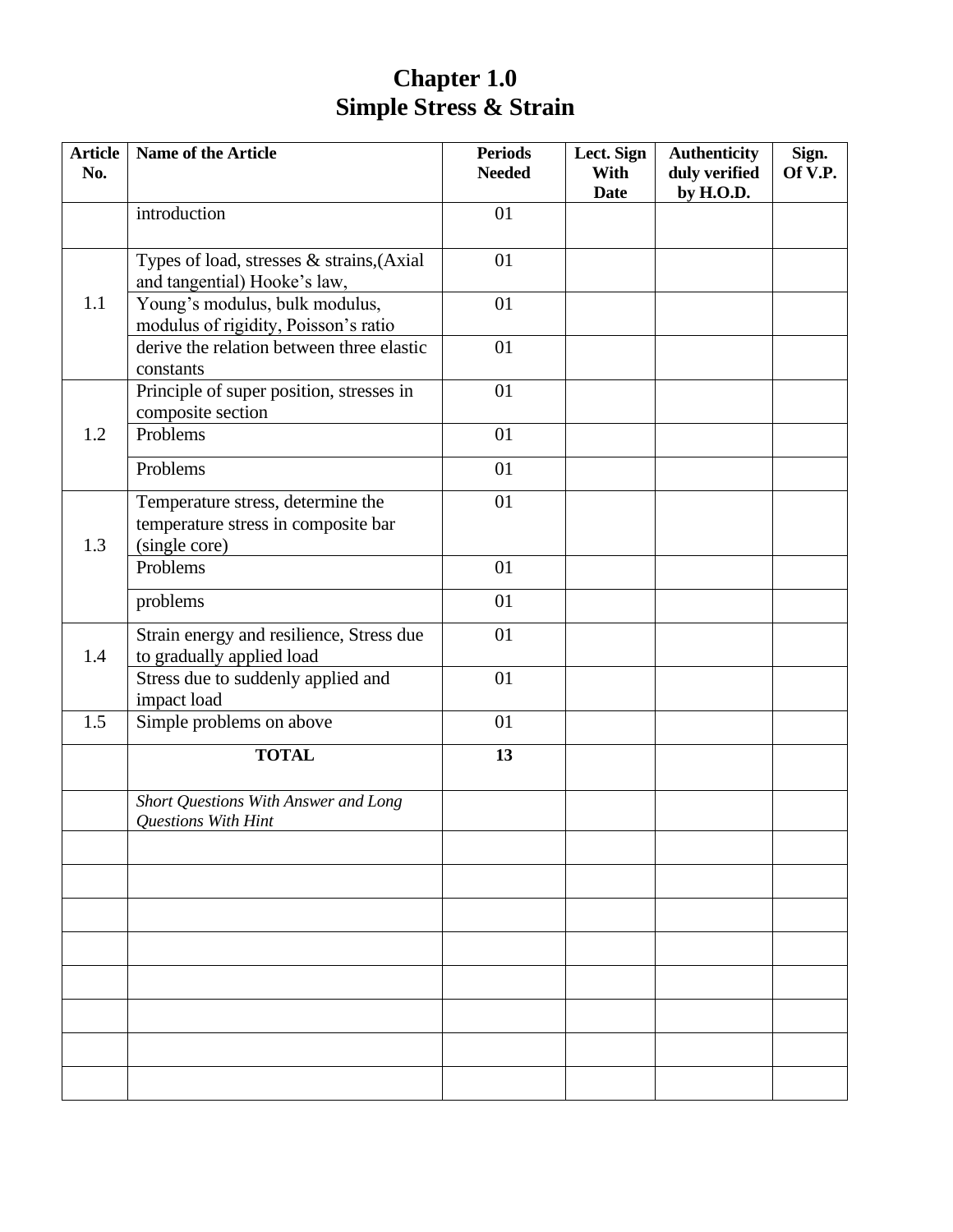# **Chapter 2.0 Thin Cylinder and Spherical Shell under internal pressure**

| <b>Article</b><br>No. | <b>Name of the Article</b>                                            | <b>Periods</b><br><b>Needed</b> | Lect. Sign<br><b>With Date</b> | <b>Authenticity</b><br>duly verified<br>by H.O.D. | Sign.<br>Of V.P. |
|-----------------------|-----------------------------------------------------------------------|---------------------------------|--------------------------------|---------------------------------------------------|------------------|
| 2.1                   | Definition of hoop and longitudinal<br>stress, strain                 | 01                              |                                |                                                   |                  |
|                       | Derivation of hoop stress, longitudinal<br>stress                     | 01                              |                                |                                                   |                  |
| 2.2                   | Derivation of hoop strain, longitudinal<br>strain & volumetric strain | 01                              |                                |                                                   |                  |
| 2.3                   | Computation of the change in length,<br>diameter and volume           | 01                              |                                |                                                   |                  |
|                       | Simple problems on above                                              | 01                              |                                |                                                   |                  |
|                       | Problems                                                              | 01                              |                                |                                                   |                  |
| 2.4                   | Problems                                                              | 01                              |                                |                                                   |                  |
|                       | <b>TOTAL</b>                                                          | 07                              |                                |                                                   |                  |
|                       | Short Questions With Answer and Long<br>Questions With Hint           |                                 |                                |                                                   |                  |
|                       |                                                                       |                                 |                                |                                                   |                  |
|                       |                                                                       |                                 |                                |                                                   |                  |
|                       |                                                                       |                                 |                                |                                                   |                  |

# **Chapter 3.0 Two dimensional stress systems**

| <b>Article</b><br>No. | <b>Name of the Article</b>                                                                | <b>Periods</b><br><b>Needed</b> | Lect. Sign<br><b>With Date</b> | <b>Authenticity</b><br>duly verified<br>by H.O.D. | Sign.<br>Of V.P. |
|-----------------------|-------------------------------------------------------------------------------------------|---------------------------------|--------------------------------|---------------------------------------------------|------------------|
| 3.1                   | Determination of normal stress, shear<br>stress and resultant stress on oblique<br>plane. | 01                              |                                |                                                   |                  |
|                       | Cont.                                                                                     | 01                              |                                |                                                   |                  |
| 3.2                   | Location of principal plane and<br>computation of principal stress                        | 01                              |                                |                                                   |                  |
|                       | Cont                                                                                      | 01                              |                                |                                                   |                  |
| 3.3                   | Location of principal plane and<br>computation of principal stress and                    | 01                              |                                |                                                   |                  |
|                       | maximum shear stress using Mohr's<br>circle                                               | 01                              |                                |                                                   |                  |
|                       | Problems                                                                                  | 01                              |                                |                                                   |                  |
|                       | Problems                                                                                  | 01                              |                                |                                                   |                  |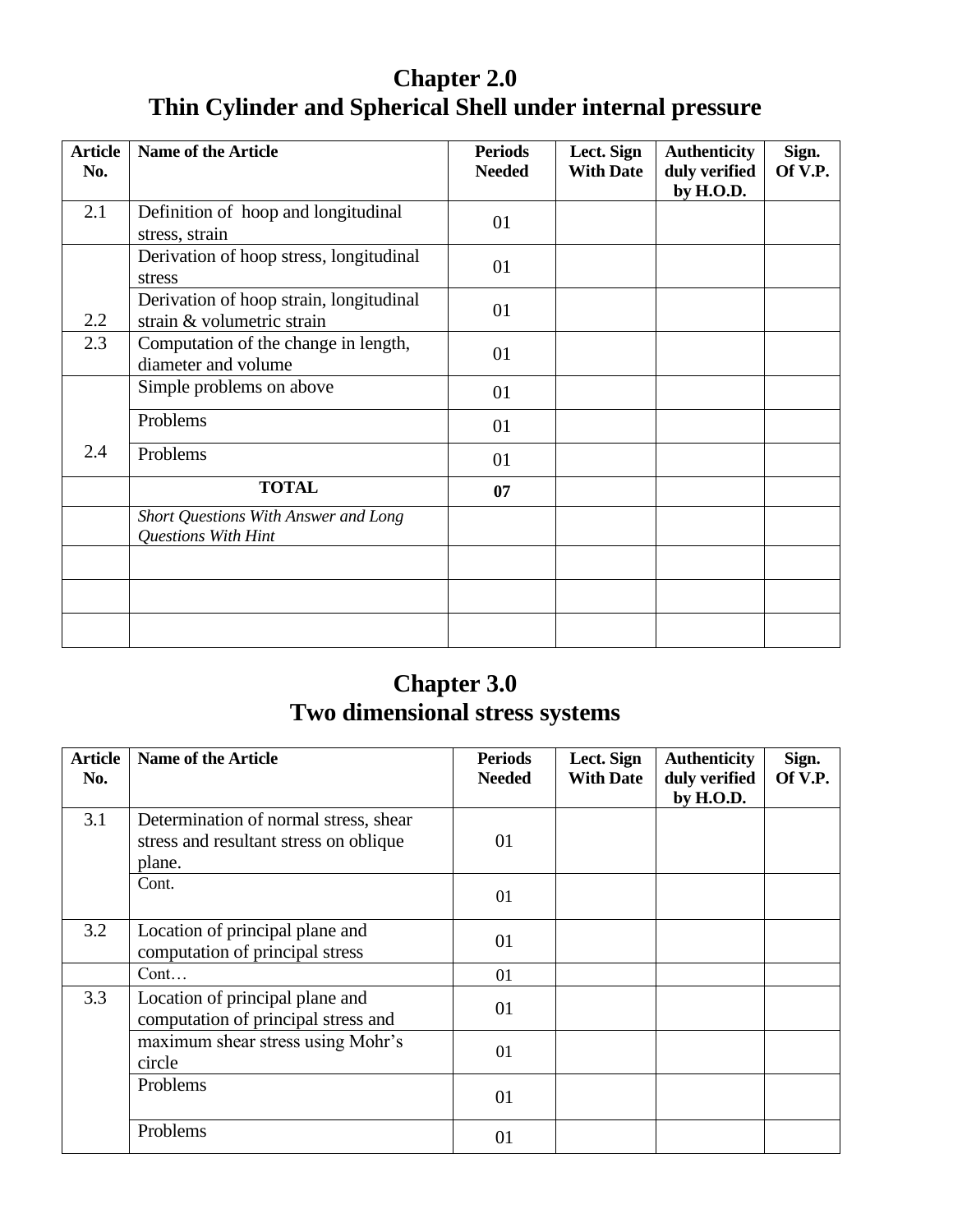| Problems                                                    | 01 |  |  |
|-------------------------------------------------------------|----|--|--|
| <b>TOTAL</b>                                                | 09 |  |  |
| Short Questions With Answer and Long<br>Questions With Hint | 01 |  |  |
|                                                             |    |  |  |
|                                                             |    |  |  |
|                                                             |    |  |  |
|                                                             |    |  |  |

#### **Chapter 4.0 Bending Moment& Shear force**

| <b>Article</b><br>No. | Name of the Article                                                | <b>Periods</b><br><b>Needed</b> | Lect. Sign<br><b>With Date</b> | <b>Authenticity</b><br>duly verified<br>by H.O.D. | Sign.<br>Of V.P. |
|-----------------------|--------------------------------------------------------------------|---------------------------------|--------------------------------|---------------------------------------------------|------------------|
| 4.1                   | Types of beam and load                                             | 01                              |                                |                                                   |                  |
| 4.2                   | Concepts of Shear force and bending<br>moment                      | 01                              |                                |                                                   |                  |
|                       | Shear Force and Bending moment<br>diagram and its salient features | 01                              |                                |                                                   |                  |
|                       | illustration in cantilever beam(under<br>point load & udl)         | 01                              |                                |                                                   |                  |
|                       | Problems                                                           | 01                              |                                |                                                   |                  |
| 4.3                   | Problems                                                           | 01                              |                                |                                                   |                  |
|                       | simply supported beam (under point<br>load & udl)                  | 01                              |                                |                                                   |                  |
|                       | Problems                                                           | 01                              |                                |                                                   |                  |
|                       | Problems                                                           | 01                              |                                |                                                   |                  |
|                       | over hanging beam (under point load &<br>udl)                      | 01                              |                                |                                                   |                  |
|                       | Problems                                                           | 01                              |                                |                                                   |                  |
|                       | Problems                                                           | 01                              |                                |                                                   |                  |
|                       | <b>TOTAL</b>                                                       | 12                              |                                |                                                   |                  |
|                       | Short Questions With Answer and Long<br>Questions With Hint        | 01                              |                                |                                                   |                  |
|                       |                                                                    |                                 |                                |                                                   |                  |
|                       |                                                                    |                                 |                                |                                                   |                  |
|                       |                                                                    |                                 |                                |                                                   |                  |
|                       |                                                                    |                                 |                                |                                                   |                  |
|                       |                                                                    |                                 |                                |                                                   |                  |
|                       |                                                                    |                                 |                                |                                                   |                  |
|                       |                                                                    |                                 |                                |                                                   |                  |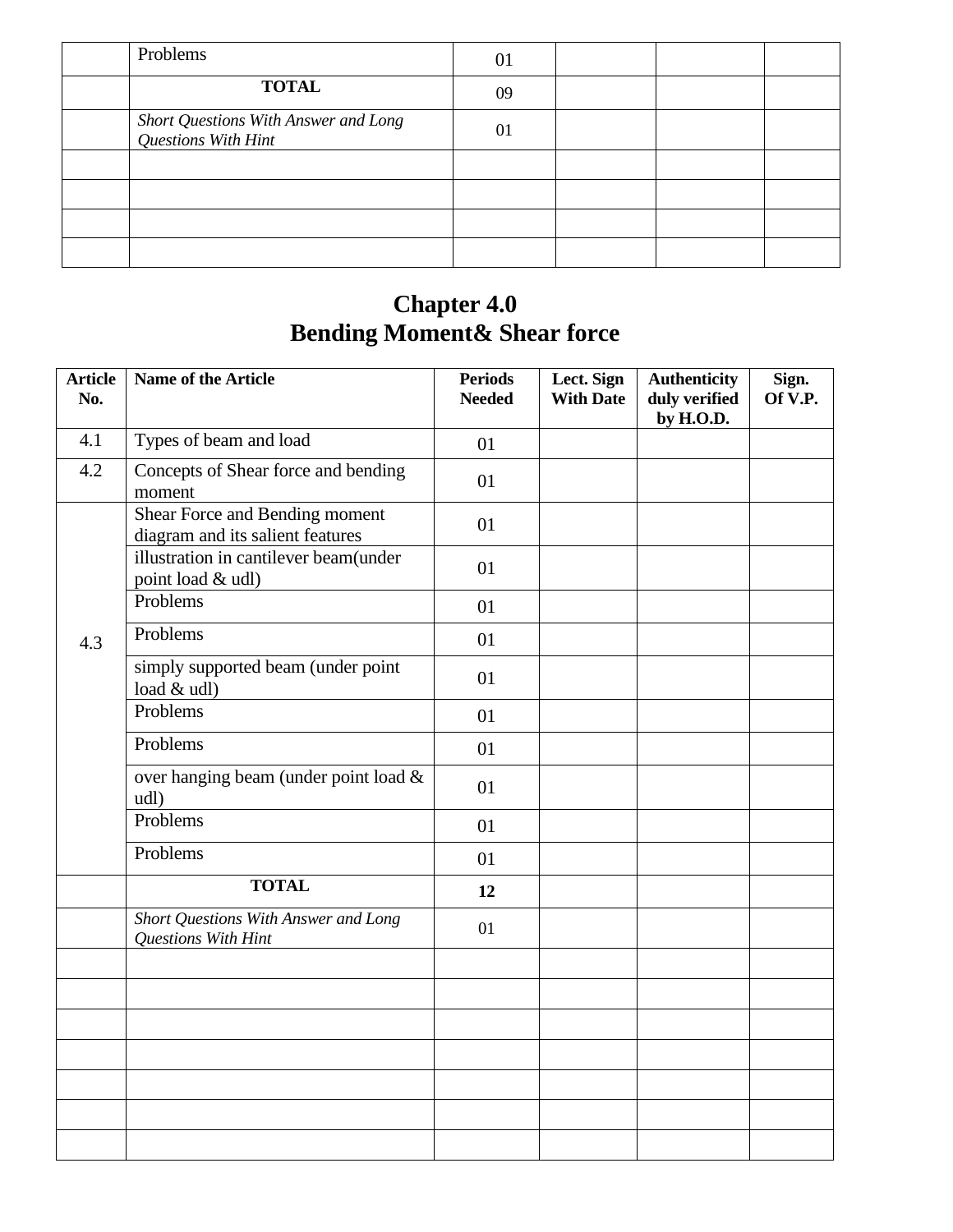# **Chapter 5.0 Theory of Simple Bending**

| <b>Article</b><br>No. | <b>Name of the Article</b>                                  | <b>Periods</b><br><b>Needed</b> | Lect. Sign<br><b>With Date</b> | <b>Authenticity</b><br>duly verified<br>by H.O.D. | Sign.<br>Of V.P. |
|-----------------------|-------------------------------------------------------------|---------------------------------|--------------------------------|---------------------------------------------------|------------------|
| 5.1                   | Assumptions in the theory of bending                        | 01                              |                                |                                                   |                  |
|                       | Bending equation                                            | 01                              |                                |                                                   |                  |
| 5.2                   | Cont.                                                       | 01                              |                                |                                                   |                  |
|                       | Moment of resistance, Section<br>modulus& neutral axis.     | 01                              |                                |                                                   |                  |
|                       | solve simple problems                                       | 01                              |                                |                                                   |                  |
| 5.3                   | Problems                                                    | 01                              |                                |                                                   |                  |
|                       | Problems                                                    | 01                              |                                |                                                   |                  |
|                       | <b>TOTAL</b>                                                | 07                              |                                |                                                   |                  |
|                       | Short Questions With Answer and Long<br>Questions With Hint | 01                              |                                |                                                   |                  |
|                       |                                                             |                                 |                                |                                                   |                  |
|                       |                                                             |                                 |                                |                                                   |                  |
|                       |                                                             |                                 |                                |                                                   |                  |

#### **Chapter 6.0 Combined Direct and Bending Stresses**

| <b>Article</b><br>No. | <b>Name of the Article</b>                                                                                   | <b>Periods</b><br><b>Needed</b> | Lect. Sign<br><b>With Date</b> | <b>Authenticity</b><br>duly verified<br>by H.O.D. | Sign.<br>Of V.P. |
|-----------------------|--------------------------------------------------------------------------------------------------------------|---------------------------------|--------------------------------|---------------------------------------------------|------------------|
| 6.1                   | Define column                                                                                                | 01                              |                                |                                                   |                  |
| 6.2                   | Axial load, Eccentric load on column                                                                         |                                 |                                |                                                   |                  |
| 6.3                   | Direct stresses, Bending stresses,<br>Maximum& Minimum stresses                                              | 01                              |                                |                                                   |                  |
|                       | Numerical problems on above                                                                                  | 01                              |                                |                                                   |                  |
|                       | Problems                                                                                                     | 01                              |                                |                                                   |                  |
| 6.4                   | Buckling load computation using Euler's<br>formula (no derivation) in columns with<br>various end conditions | 01                              |                                |                                                   |                  |
|                       | <b>TOTAL</b>                                                                                                 | 05                              |                                |                                                   |                  |
|                       | Short Questions With Answer and Long<br><b>Questions With Hint</b>                                           | 01                              |                                |                                                   |                  |
|                       |                                                                                                              |                                 |                                |                                                   |                  |
|                       |                                                                                                              |                                 |                                |                                                   |                  |